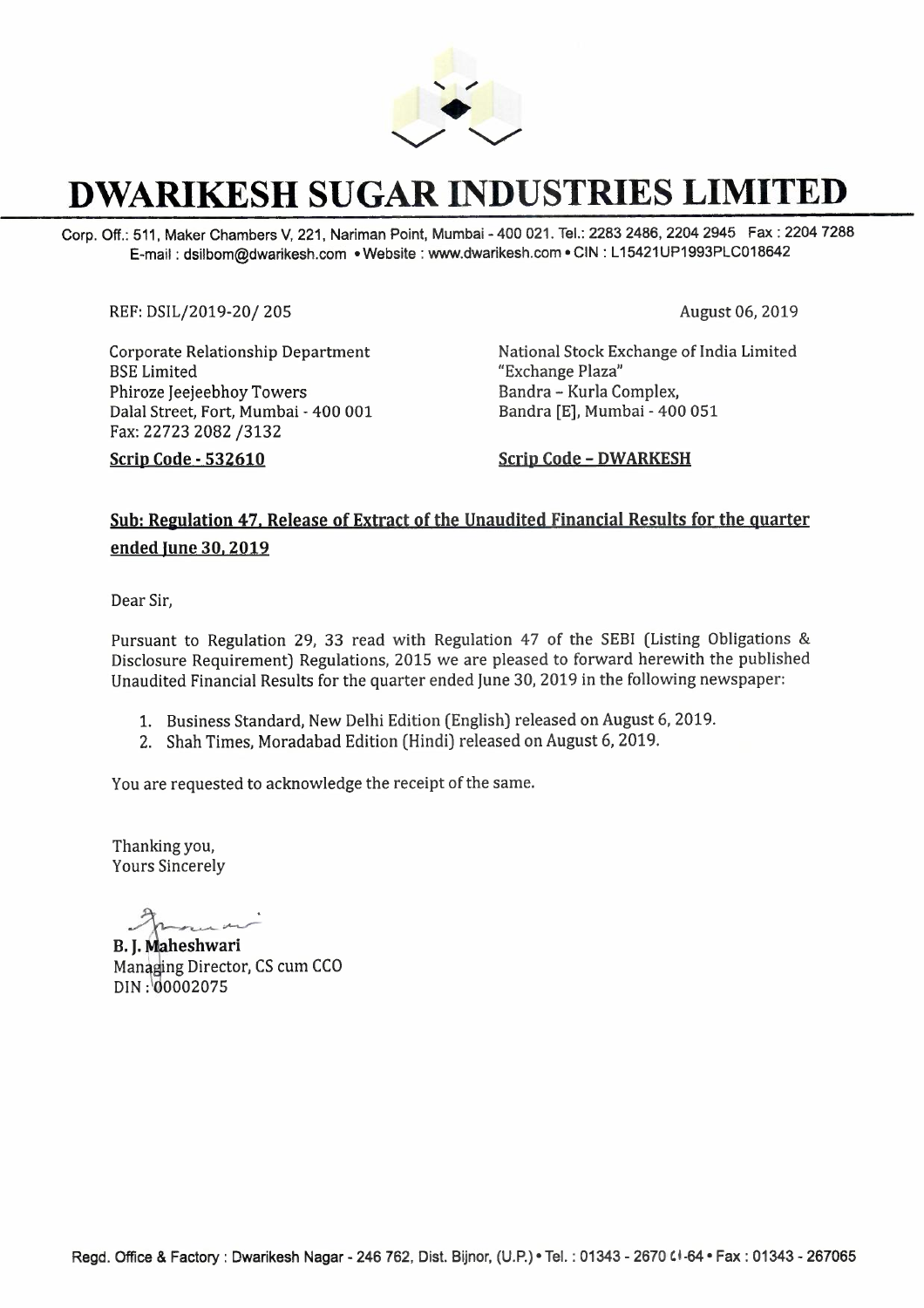# **Business Standard NEW DELHI | TUESDAY, 6 AUGUST 2019**



# We will either find a way or make one... Dwarikesh Sugar Industries Ltd

(Registered Office: Dwarikesh Nagar-246762, District Bijnor, Uttar Pradesh) Tel: +91 01343 267061-64, Fax no.: +91 01343 267065, email: investors@dwarikesh.com website: www.dwarikesh.com CIN NO. L15421UP1993PLC018642

## EXTRACT OF UNAUDITED FINANCIAL RESULTS FOR THE QUARTER ENDED JUNE 30, 2019

| Sr.            | <b>(₹In Lakhs)</b>                                         |                             |                          |                             |  |  |  |
|----------------|------------------------------------------------------------|-----------------------------|--------------------------|-----------------------------|--|--|--|
| No.            | <b>Particulars</b>                                         | Quarter ended<br>30.06.2019 | Year ended<br>31.03.2019 | Quarter ended<br>30.06.2018 |  |  |  |
|                |                                                            | (Unaudited)                 | (Audited)                | (Unaudited)                 |  |  |  |
| $\mathbf{1}$   | <b>Total Income from Operations (Gross)</b>                | 37,896.39                   | 108,411.57               | 37,638.03                   |  |  |  |
| $\overline{2}$ | Net Profit / (Loss) for the period                         |                             |                          |                             |  |  |  |
|                | (before Tax, Exceptional and/or Extraordinary items)       | 1,927.68                    | 11,094.27                | 3,016.53                    |  |  |  |
| 3              | Net Profit / (Loss) for the period before tax              |                             |                          |                             |  |  |  |
|                | (after Exceptional and/or Extraordinary items)             | 1,927.68                    | 11,094.27                | 3,016.53                    |  |  |  |
| $\overline{4}$ | Net Profit / (Loss) for the period after tax               |                             |                          |                             |  |  |  |
|                | (after Exceptional and/or Extraordinary items)             | 1,992.77                    | 9,510.62                 | 3,074.05                    |  |  |  |
| 5              | Total Comprehensive Income for the period                  |                             |                          |                             |  |  |  |
|                | [Comprising Profit / (Loss) for the period (after tax) and |                             |                          |                             |  |  |  |
|                | Other Comprehensive Income (after tax)]                    | 1,603.75                    | 9,778.35                 | 3,048.03                    |  |  |  |
| 6              | Paid up Equity share capital (face value ₹1 each)          | 1,883.01                    | 1,883.01                 | 1,883.01                    |  |  |  |
| 7              | Reserves (excluding Revaluation Reserve)                   |                             |                          |                             |  |  |  |
|                | as shown in the Audited Balance Sheet.                     |                             | 44,476.98                |                             |  |  |  |
| 8              | Earnings Per Share (face value of ₹1 each not annualised)  |                             |                          |                             |  |  |  |
|                | (for continuing and discontinued operations) -             |                             |                          |                             |  |  |  |
|                | 1. Basic $\bar{z}$                                         | .1.06                       | 5.05                     | .1.63                       |  |  |  |
|                | 2. Diluted $\bar{\tau}$                                    | 1.06                        | 5.05                     |                             |  |  |  |
|                |                                                            |                             |                          | 1.63                        |  |  |  |

#### Notes:

1 The above is an extract of the detailed format of the Quarterly Financial Results for the quarter ended 30th June, 2019 filed with the Stock Exchanges under Regulation 33 of the SEBI (Listing Obligations and Disclosure Requirements) Regulations, 2015. The full format of the said results are available on the websites of BSE (www.bseindia.com) and NSE (www.nseindia.com) as well on the company's website (www.dwarikesh.com).

Place: Mumbai Date: August 05, 2019

 $Sd$ -Vijay S Banka **Managing Director DIN 00963355** 

Adfactors 192